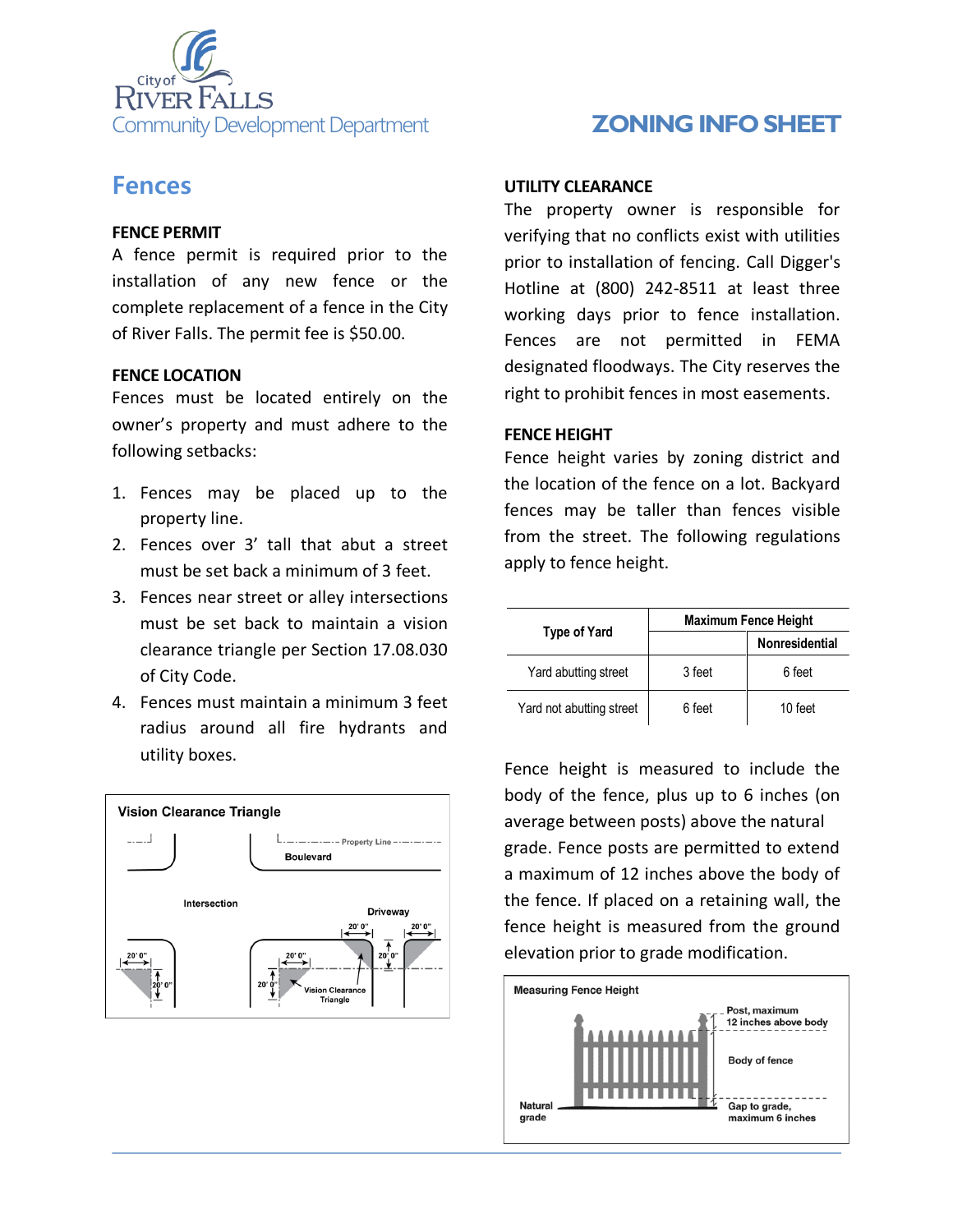

# Community Development Department **Law Manual Community Development Department ZONING INFO SHEET**

#### **APPROVED MATERIALS**

Fences must be constructed of wood, metal, bricks, masonry, vinyl or other materials designed for permanent outdoor fencing. Wood fences must be constructed of cedar, redwood or other decay resistant wood.

#### **Prohibited Materials**

- 1. Chain link fencing in a front yard.
- 2. Fences constructed from snow fencing, plywood or materials originally intended for other purposes.
- 3. Above ground electric fencing.

#### **Exceptions**

- 1. Temporary fences made of chicken wire are only permitted for garden enclosures.
- 2. Temporary fence made of material designed to withstand wind loads is permitted for temporary construction or excavation fences.
- 3. Barbed wire or razor wire fencing is only permitted by special use permit and only if the proposed fence does not abut a residential zone.

#### **INSTALLATION**

All fence elements must be permanently installed and constructed in a professional manner to secure the fence in a vertically level position. Fences must be installed so that posts and lateral supports are not on the side of the fence facing an adjacent property or public right-of-way, unless exposed on both sides.

#### **MAINTENANCE**

All fences must be kept in good repair and appearance on both sides of the fence by its owner. Fences shall not be in a condition of disrepair or constitute a public or private nuisance. Peeling, flaking and chipped coating must be eliminated and surfaces recoated. The property owner is responsible for maintaining the area between the property line and the owner's fence.

#### **SWIMMING POOL SAFETY FENCES**

All swimming pools must be enclosed by a fence or wall at least 4 feet in height. The fences must have no openings, holes or gaps larger than 4 inches in diameter except for doors and gates. The fence shall be of a type not readily climbed by children. A dwelling or accessory building may be used as part of such enclosure. An above ground pool with a wall greater than 4 feet in height does not require a fence if the wall cannot be readily climbed by children. Above ground pools shall be protected in such a way that access ways are equipped with self-closing and self-latching gates or doors (including removal of ladders to pools when not in use) and are kept securely closed at all times when not in actual use.

#### **EXAMPLE SITE PLAN**

The following page illustrates an example site plan that must be submitted with your fence permit application. Please include fence location and measurements, property lines, and existing structures. More detail may be needed depending on the site.